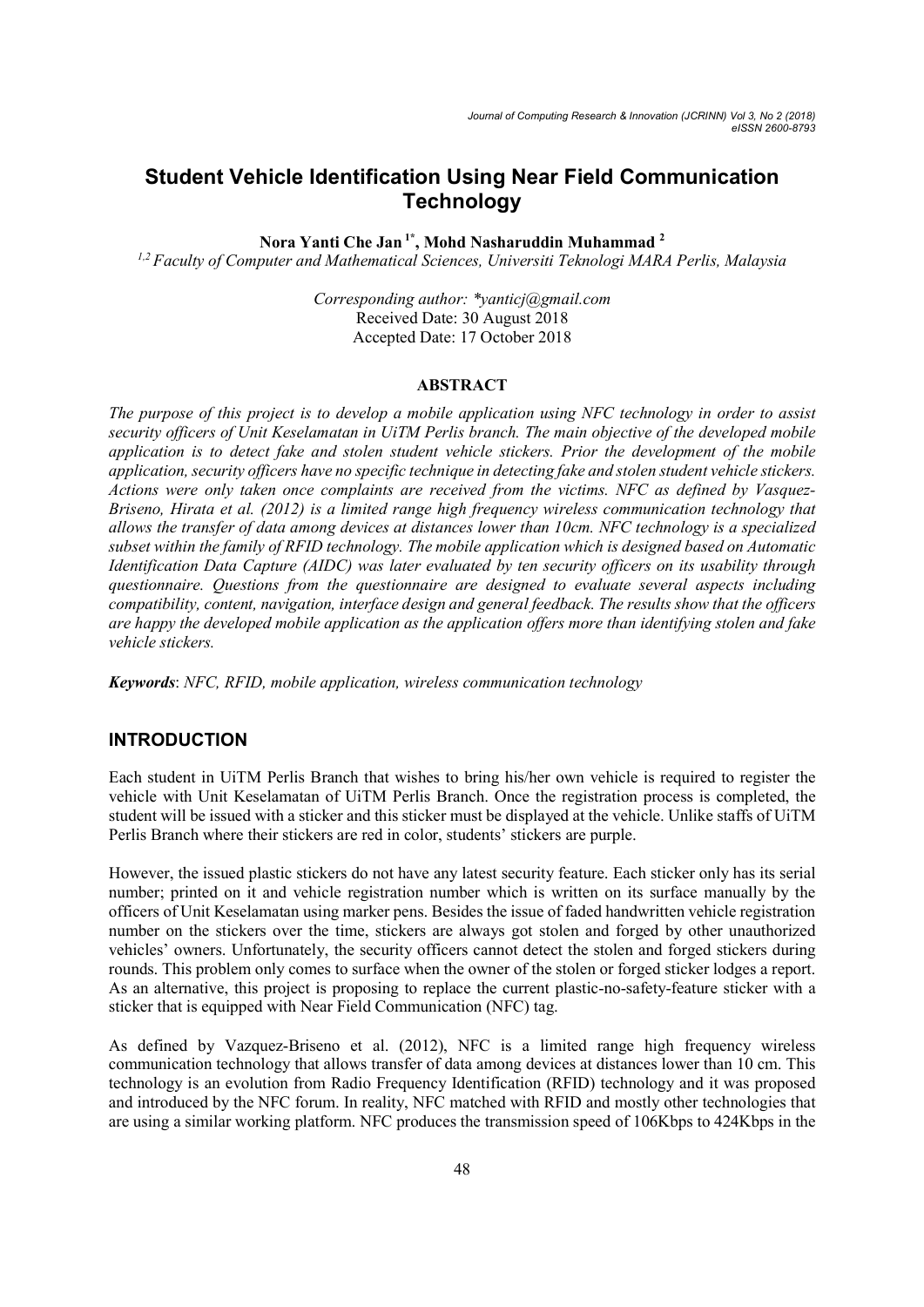communication frequency band of 13.56 MHz similar with High Frequency RFID (Min Su, Dong Hwi, & Kim, 2013). In addition to that, R. Steffen et al. (2010) stated that NFC offers three different operations modes; (1) active, (2) passive and (3) peer-to-peer communication. In active mode, devices such as Smartphones and other NFC devices are used to read and write tags. NFC tags are known as passive devices since they have no power of their own. A small amount of power will be taken by the NFC tags from the readers/writers to power the tags. For peer-to-peer communication, both devices need to be active.

The NFC tag introduced to Unit Keselamatan of UiTM Perlis Branch is capable of storing details about the owner of the vehicle, such as his/her name, course enrolled and contact number. Once the stickers are equipped with NFC tags, officers of Unit Keselamatan can easily use their own NFC-equipped smartphone to read data on the NFC tag during their rounds. These NFC-equipped smartphones are also required to be installed with the developed mobile application from this project. The developed mobile application is known as UiTMNFC. UiTMNFC offers more than just reading NFC tag. It also offers functions such as to write to the tag, to erase data from the tag as well as report where the officers can record some points as reference to assist them in writing reports, once they are back to the office after rounds.

NFC technology were chosen among the other AIDC techniques such as RFID and Quick Response Code (QR Code) due to the following reasons: (1) simplicity ; where transactions are run automatically, simply be touching a NFC reader, smartphone or an NFC tag (Madlmayr, Langer, Kantner, & Scharinger, 2008), (2) higher security when compared to RFID and Bluetooth. According to Yaqub et al. (2012), due to the short range communication exist so fast that it becomes more difficult for hackers to hack the communication, and (3) safer data exchange since it is working through electromagnetic field induction, thus it is created for simple and safe data exchange directly among two devices (Steffen, Preißinger, Schöllermann, Müller, & Schnabel, 2010).

There are two objectives to be achieved by this project: (1) to develop a mobile application using NFC technology to assist the officers of Unit Keselamatan in UiTM Perlis Branch in detecting stolen and forged vehicle stickers and (2) to evaluate the usability of the developed mobile application.

# **CONSTRUCTION**

Two software are used in developing the mobile application; (1) Android Studio and (2) Adobe Photoshop CS6. Android Studio provides tools to build, test and debug the application, whereas Adobe Photoshop is used in create banners and logos as well as in pictures editing. All images created or edited in Adobe Photoshop are saved in .PNG format. Then, the images or pictures were imported to Android Studio. Figure 1 below shows an example of banner created for UiTMNFC.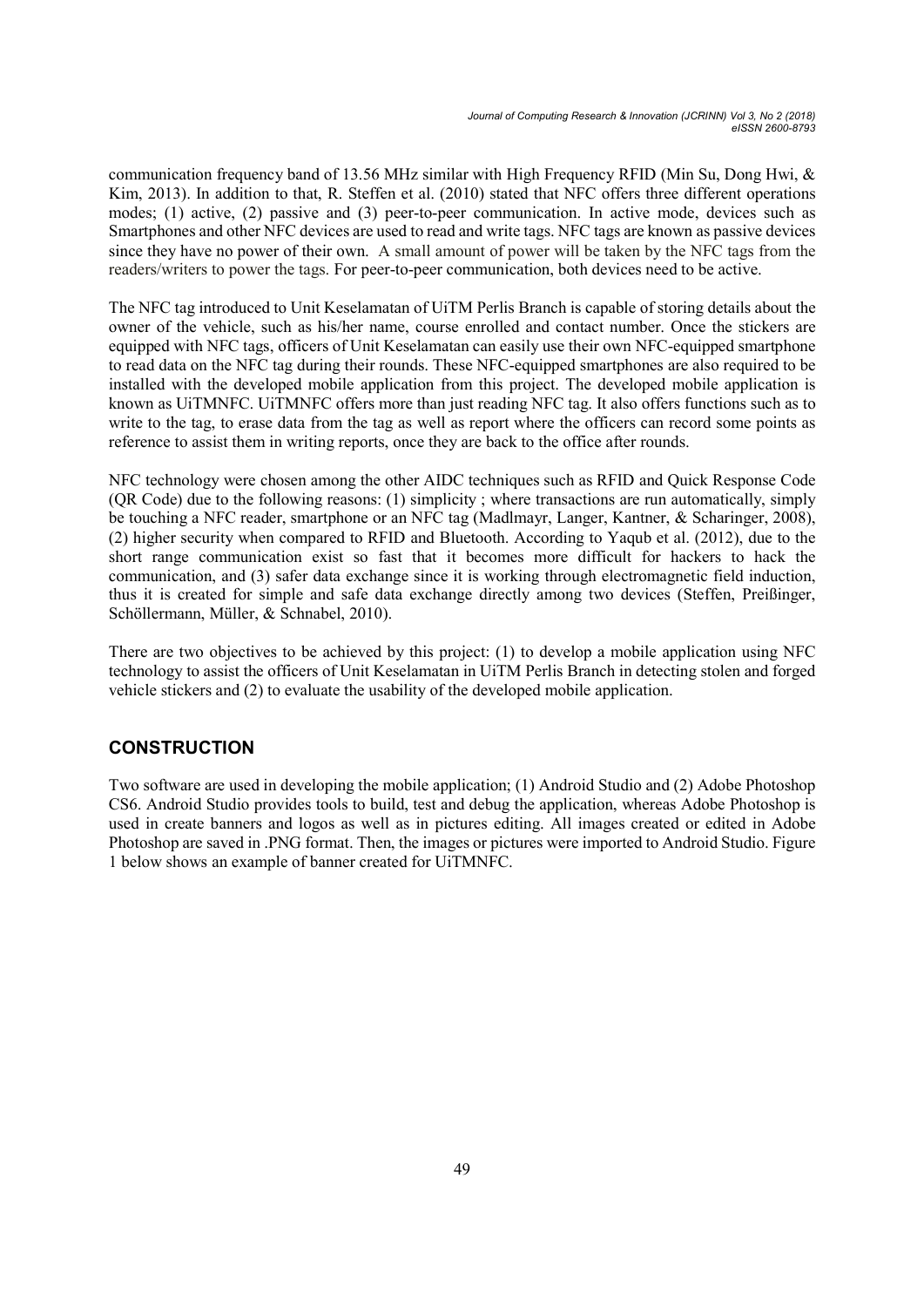Journal of Computing Research & Innovation (JCRINN) Vol 3, No 2 (2018) eISSN 2600-8793



Figure 1: Banner of UiTMNFC

Development of UiTMNFC started with sketches of the interfaces on papers. Figure 2 and Figure 3 below are the early sketches for the UiTMNFC main homepage and its "Report" page respectively.

| Home Page |        |
|-----------|--------|
| Bannet    |        |
| Read      | Write  |
| Erape     | Report |
|           |        |

Figure 2: Sketch of the main homepage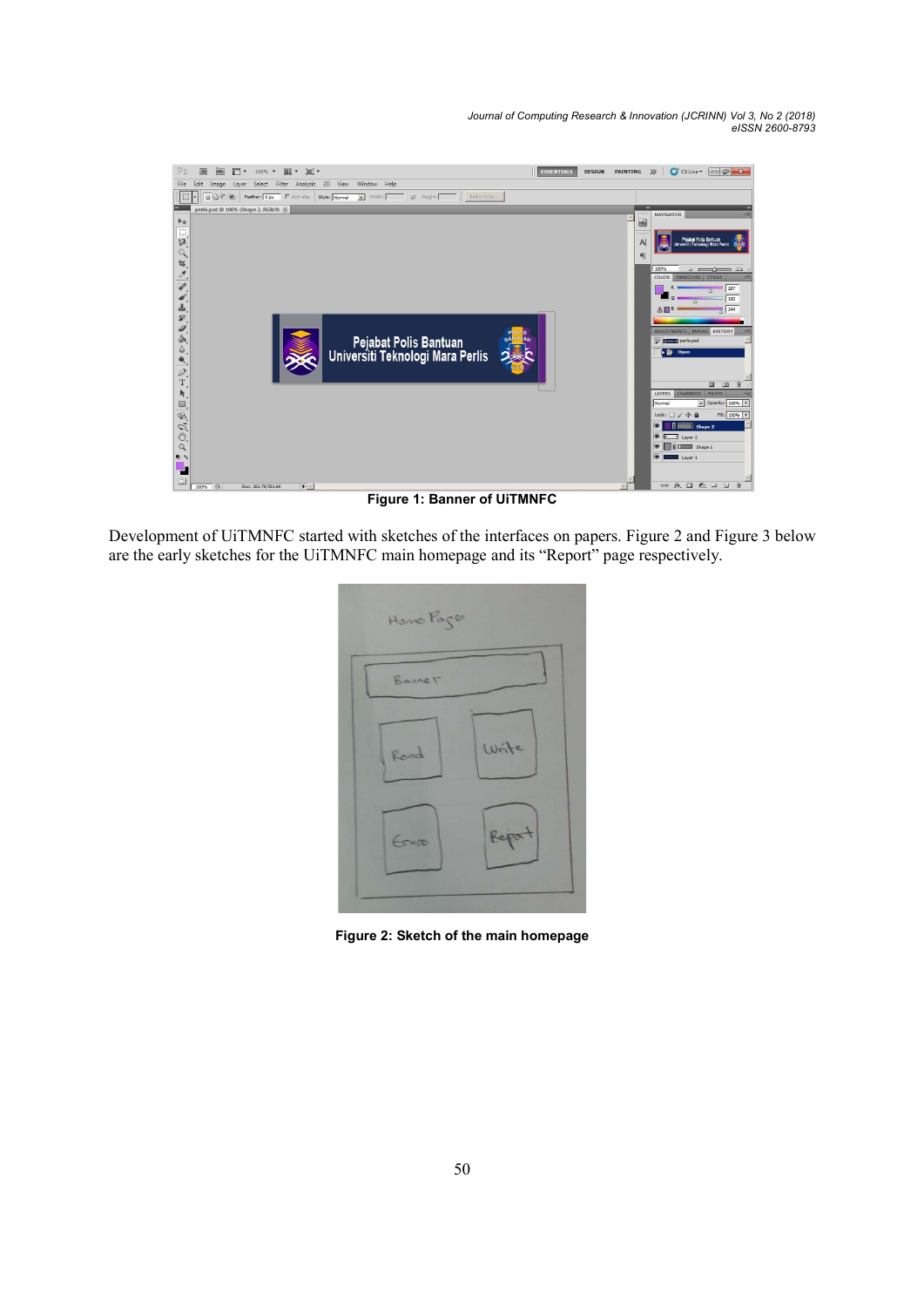Journal of Computing Research & Innovation (JCRINN) Vol 3, No 2 (2018) eISSN 2600-8793

| $P1 - be N0$<br>Kesaldhan /Offense<br>Fake Sticket |                |
|----------------------------------------------------|----------------|
|                                                    |                |
|                                                    |                |
|                                                    | <b>FIFEFIT</b> |
| Stole-Sticker                                      |                |
| Date                                               |                |
| Time                                               |                |

Figure 3: Sketch of the "Report" page

Below are some of the final interface designs of UiTMNFC. Figure 4 shows the homepage of the UiTMNFC. In the homepage, user is able to choose the operation he or she wishes to use. The options are Read, Write, Erase or Report.

| lan<br>Pejabat Polis Bantuan<br>Universiti Teknologi Mara Perlis |                             |  | <b>1.19300.</b><br>Write report:<br>Plate No<br>Kesalahan |  |
|------------------------------------------------------------------|-----------------------------|--|-----------------------------------------------------------|--|
| <b>READ</b>                                                      | <b>WRITE</b>                |  | Item 1<br>Sub Item 1<br>Date<br>Time                      |  |
| <b>ERASE</b>                                                     | <br>٠.<br><br><b>REPORT</b> |  | SAVE<br>VIEW                                              |  |
|                                                                  |                             |  |                                                           |  |

| Figure 4: The homepage | Figure 5: The "Report" page |  |
|------------------------|-----------------------------|--|
|                        |                             |  |

Figure 5 is showing the interface of a page called "Report". This page allows the officers to jot down all the required details of the offences, so that later the officers may use the recorded details to write their reports after rounds.

In Figure 6 and 7 are the interfaces for "Reading" operation. Figure 6 shows the reading sticker interface when the users click on *Read* button displayed on the Homepage. After that, the user needs to tap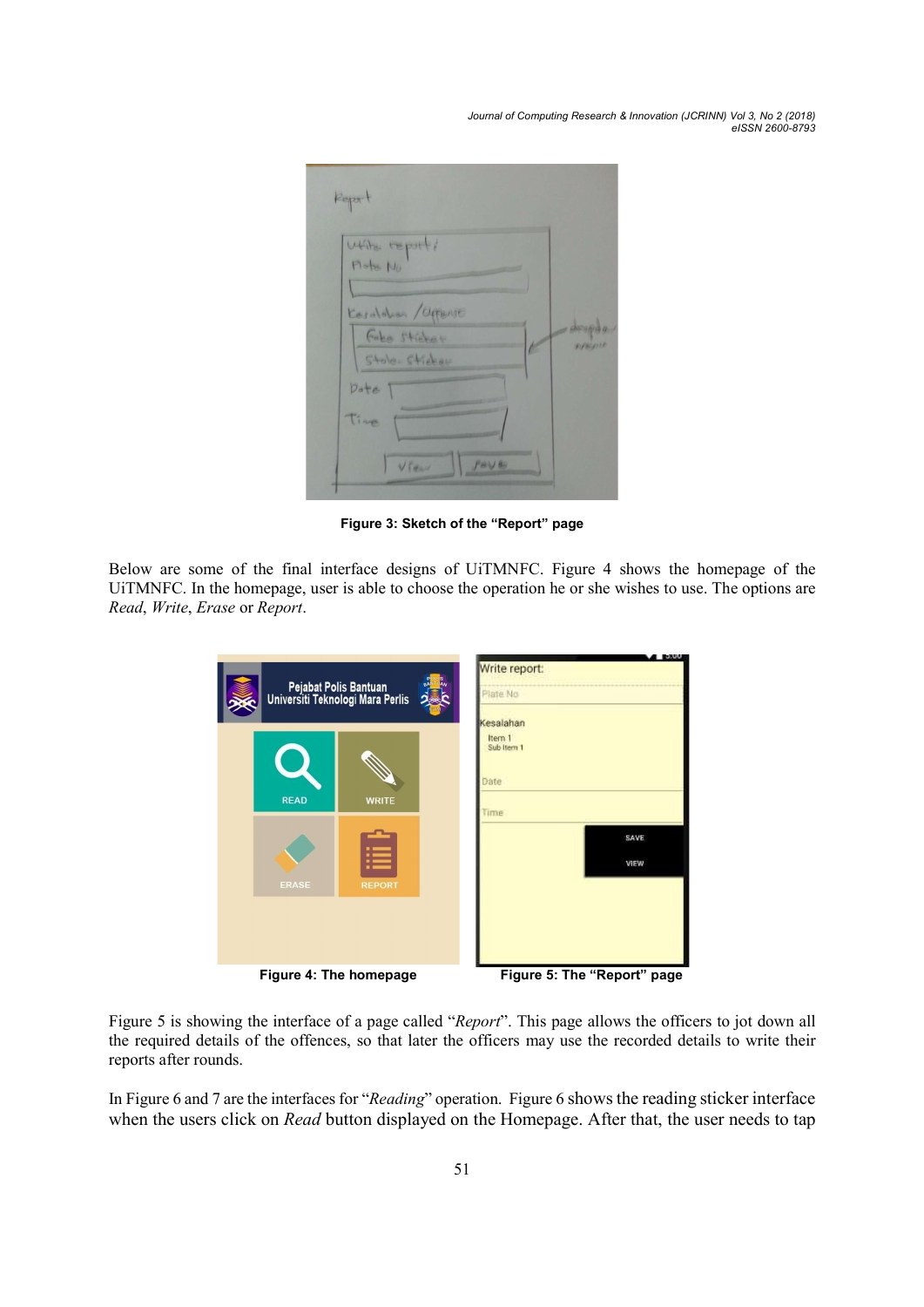the NFC sticker on back of his or her smartphone and the vehicle information such as name, matric number, registration number and contact number of the owner will appear as shown in Figure 7. The alert message "Sticker Detected" will appear when the user taps an NFC sticker. The toggle button has a function READ ON and READ OFF. If the user touches READ OFF, the information will not be displayed. The user can use back button on his or her smartphone to return to the Homepage.



## FINDINGS AND DISCUSSION

Once the mobile application is ready with all the features, usability testing is executed. Ten officers from the Unit Keselamatan of UiTM Perlis Branch were selected to answer all the questions listed in the questionnaires. These questionnaires were divided into five sections; (1) compatibility, (2) content, (3) navigation, (4) interface design and (5) generals feedbacks. Each section consists of a few numbers of questions and each question is answered with score ranging from 1 to 5.

From the analysis done on Section 1 - Compatibility of the questionnaires that were distributed and collected, 80% of the respondents agreed that the application is compatible with most smartphones with built-in NFC capability and 80% of the respondents agreed that the layout of the developed application fits well with their smartphone screens. Section 2 - Content's scores however are not as good as scores in Section 1. For the process of writing, even though 90% of the respondents thought that the process of writing to the tags were easy, but almost all of the respondents thought that it will be easier if the process of writing to the tags were done through the desktop computers. When asked about the process of deleting the data stored on the tags, only 10% of the respondents chose "Neutral" as respond where as 90% of the respondent agreed that it is easy to delete data from the tags. The last feature of the application; Report did not received good scores from the respondents too. 70% of the respondents thought that the feature is not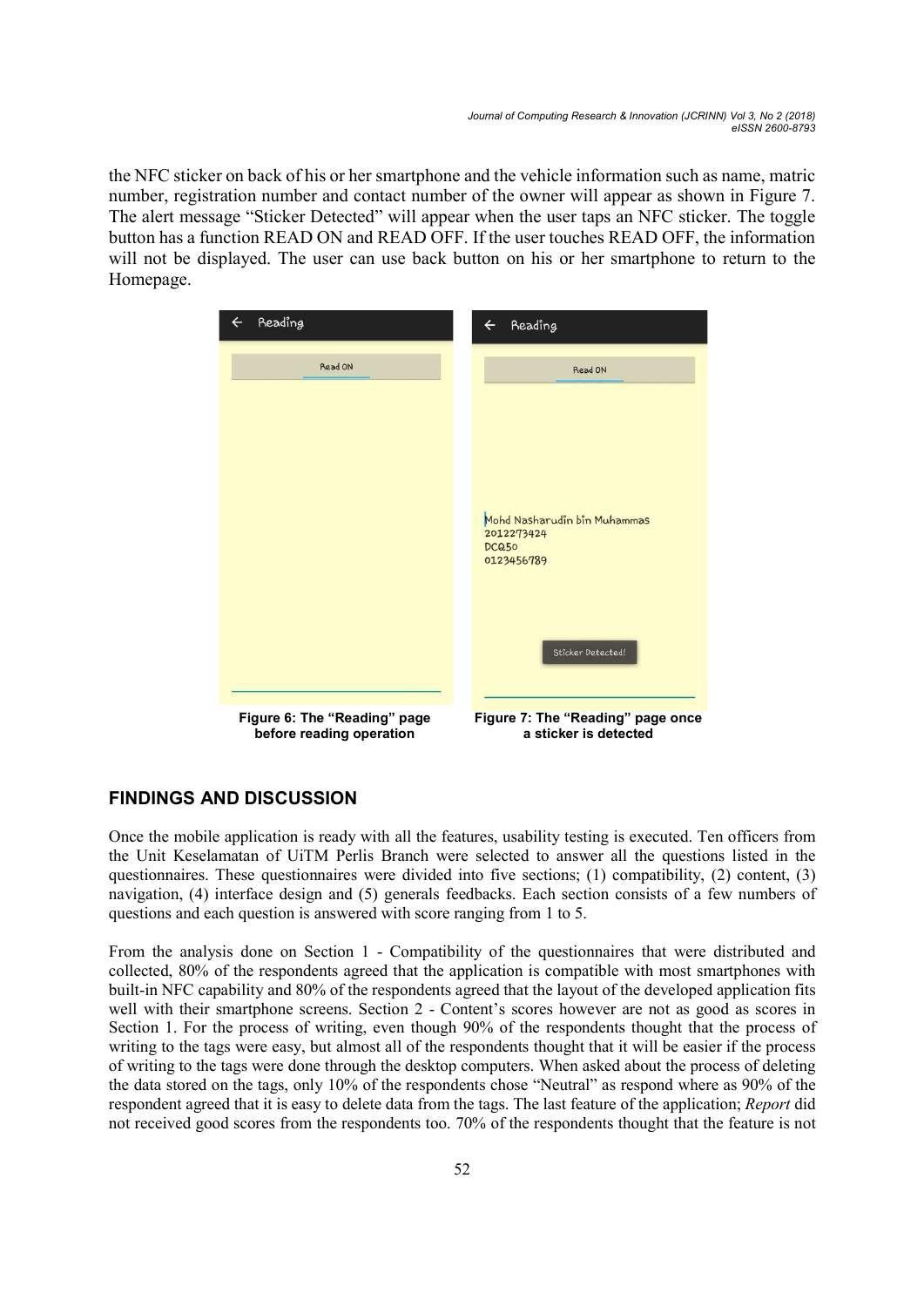Journal of Computing Research & Innovation (JCRINN) Vol 3, No 2 (2018) eISSN 2600-8793

working perfectly as expected since they found difficulties in creating new reports and displaying the saved reports. There was even a suggestion that function Report should include small database to make data operation more efficient and faster. Section 3 – Navigation's score are doing well since almost 100% of the respondents found that all the menus and buttons provided are working and only 2.5% of the respondents stated that he/she did not understand the usage of the menu and buttons provided. In Section 4 – Interface Design, 100% of the respondents agreed that the interface was simple and interactive, and all the fonts, menus and buttons were displayed clearly on the screen. In the last section, which is Section 5 – General Feedback, 100% of the respondents are on the same page in stating that the application is user-friendly enough to use in performing the officers' daily tasks. Journal of Computing Research & Innovation (JCRIMN) Vol 3, No 2, (2018)<br>
elsoy focular difficulties in creating new reports and displaying the saved<br>
tion that function *Report* should include small diatabase to make data<br>



Figure 8: Results of Section 5

Figure 8 as shown above is the scores of Section 5 – General Feedback. All questions scored with the mean of 4. Question 1 is asking on the user-friendliness of the developed application, question 2 is asking whether the application is interesting or not and the last question is asking on the usefulness of the UiTMNFC.

### CONCLUSION AND RECOMMENDATION

The developed mobile application; UiTMNFC has successfully assist the officers from Unit Keselamatan of UiTM Perlis Branch in detecting fake and stolen students' vehicle stickers. UiTMNFC also help the officers by providing all the necessary details in writing reports at the office after the rounds. However, there are several areas for improvement to the developed mobile application; (1) the application does not have a structured database like SQLite. Reports recorded by the officers are only saved on internal storage of the smartphone, in a text file format. This can cause an inconvenient when the officers want to view the recorded reports and (2) records written on NFC tag is currently stored in one type of NDEF record which is TextRecord, whereas NFC tag should be capable to storing multiple NDEF records.